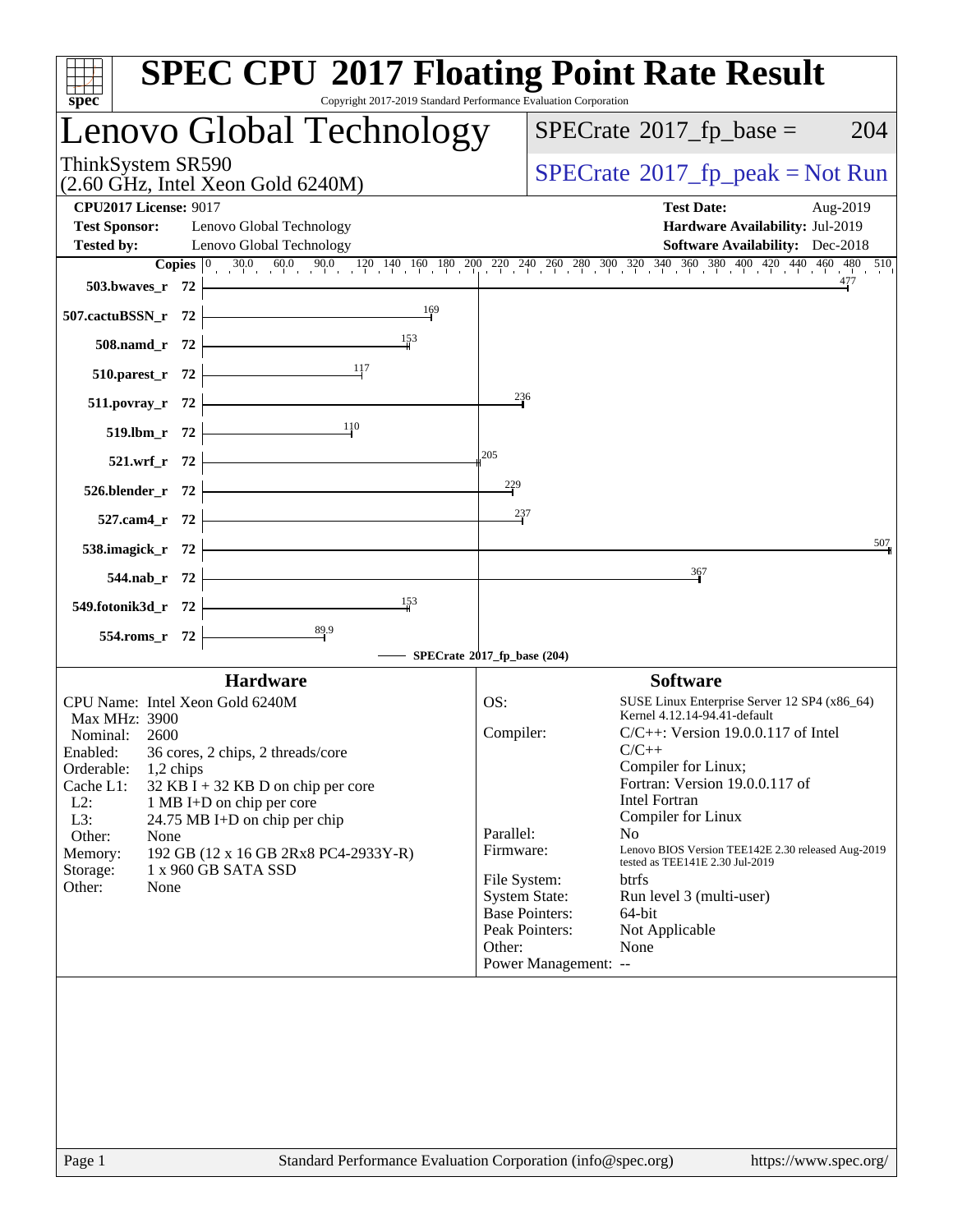

## Lenovo Global Technology

ThinkSystem SR590<br>  $\begin{array}{c}\n\text{SPECrate} \textcirc 2017\_fp\_peak = Not Run \\
\text{SPECrate} \textcirc 2017\_fp\_peak = Not Run\n\end{array}$  $\begin{array}{c}\n\text{SPECrate} \textcirc 2017\_fp\_peak = Not Run \\
\text{SPECrate} \textcirc 2017\_fp\_peak = Not Run\n\end{array}$  $\begin{array}{c}\n\text{SPECrate} \textcirc 2017\_fp\_peak = Not Run \\
\text{SPECrate} \textcirc 2017\_fp\_peak = Not Run\n\end{array}$  $SPECTate$ <sup>®</sup>[2017\\_fp\\_base =](http://www.spec.org/auto/cpu2017/Docs/result-fields.html#SPECrate2017fpbase) 204

(2.60 GHz, Intel Xeon Gold 6240M)

**[Test Sponsor:](http://www.spec.org/auto/cpu2017/Docs/result-fields.html#TestSponsor)** Lenovo Global Technology **[Hardware Availability:](http://www.spec.org/auto/cpu2017/Docs/result-fields.html#HardwareAvailability)** Jul-2019 **[Tested by:](http://www.spec.org/auto/cpu2017/Docs/result-fields.html#Testedby)** Lenovo Global Technology **[Software Availability:](http://www.spec.org/auto/cpu2017/Docs/result-fields.html#SoftwareAvailability)** Dec-2018

**[CPU2017 License:](http://www.spec.org/auto/cpu2017/Docs/result-fields.html#CPU2017License)** 9017 **[Test Date:](http://www.spec.org/auto/cpu2017/Docs/result-fields.html#TestDate)** Aug-2019

#### **[Results Table](http://www.spec.org/auto/cpu2017/Docs/result-fields.html#ResultsTable)**

| <b>Base</b>                                        |               |                |            | <b>Peak</b>    |            |                |            |               |                |              |                |              |                |              |
|----------------------------------------------------|---------------|----------------|------------|----------------|------------|----------------|------------|---------------|----------------|--------------|----------------|--------------|----------------|--------------|
| <b>Benchmark</b>                                   | <b>Copies</b> | <b>Seconds</b> | Ratio      | <b>Seconds</b> | Ratio      | <b>Seconds</b> | Ratio      | <b>Copies</b> | <b>Seconds</b> | <b>Ratio</b> | <b>Seconds</b> | <b>Ratio</b> | <b>Seconds</b> | <b>Ratio</b> |
| 503.bwaves_r                                       | 72            | 1514           | 477        | 1516           | 476        | 1513           | 477        |               |                |              |                |              |                |              |
| 507.cactuBSSN r                                    | 72            | 541            | 169        | 540            | <u>169</u> | 539            | 169        |               |                |              |                |              |                |              |
| $508$ .namd $r$                                    | 72            | 447            | 153        | 454            | 151        | 448            | 153        |               |                |              |                |              |                |              |
| 510.parest_r                                       | 72            | 1601           | 118        | 1605           | 117        | 1604           | <b>117</b> |               |                |              |                |              |                |              |
| 511.povray_r                                       | 72            | 711            | 236        | 709            | 237        | 712            | 236        |               |                |              |                |              |                |              |
| 519.lbm r                                          | 72            | 690            | 110        | 690            | 110        | 690            | <b>110</b> |               |                |              |                |              |                |              |
| $521$ .wrf r                                       | 72            | 787            | 205        | 788            | 205        | 795            | 203        |               |                |              |                |              |                |              |
| 526.blender r                                      | 72            | 478            | <u>229</u> | 479            | 229        | 478            | 229        |               |                |              |                |              |                |              |
| $527$ .cam $4r$                                    | 72            | 532            | 237        | 534            | 236        | 532            | 237        |               |                |              |                |              |                |              |
| 538.imagick_r                                      | 72            | 352            | 509        | <u>353</u>     | 507        | 353            | 507        |               |                |              |                |              |                |              |
| $544$ .nab r                                       | 72            | 331            | 366        | <b>330</b>     | 367        | 330            | 368        |               |                |              |                |              |                |              |
| 549.fotonik3d r                                    | 72            | 1858           | 151        | 1835           | 153        | 1838           | 153        |               |                |              |                |              |                |              |
| $554$ .roms_r                                      | 72            | 1270           | 90.1       | 1277           | 89.6       | 1273           | 89.9       |               |                |              |                |              |                |              |
| $SPECrate$ <sup>®</sup> 2017_fp_base =             |               |                | 204        |                |            |                |            |               |                |              |                |              |                |              |
| $SPECrate^{\circ}2017$ fp peak =<br><b>Not Run</b> |               |                |            |                |            |                |            |               |                |              |                |              |                |              |

Results appear in the [order in which they were run.](http://www.spec.org/auto/cpu2017/Docs/result-fields.html#RunOrder) Bold underlined text [indicates a median measurement.](http://www.spec.org/auto/cpu2017/Docs/result-fields.html#Median)

#### **[Submit Notes](http://www.spec.org/auto/cpu2017/Docs/result-fields.html#SubmitNotes)**

 The numactl mechanism was used to bind copies to processors. The config file option 'submit' was used to generate numactl commands to bind each copy to a specific processor. For details, please see the config file.

### **[Operating System Notes](http://www.spec.org/auto/cpu2017/Docs/result-fields.html#OperatingSystemNotes)**

Stack size set to unlimited using "ulimit -s unlimited"

### **[General Notes](http://www.spec.org/auto/cpu2017/Docs/result-fields.html#GeneralNotes)**

Environment variables set by runcpu before the start of the run: LD\_LIBRARY\_PATH = "/home/cpu2017-1.0.5-ic19/lib/intel64"

 Binaries compiled on a system with 1x Intel Core i9-799X CPU + 32GB RAM memory using Redhat Enterprise Linux 7.5 Transparent Huge Pages enabled by default Prior to runcpu invocation Filesystem page cache synced and cleared with: sync; echo 3> /proc/sys/vm/drop\_caches runcpu command invoked through numactl i.e.: numactl --interleave=all runcpu <etc> NA: The test sponsor attests, as of date of publication, that CVE-2017-5754 (Meltdown) is mitigated in the system as tested and documented.

**(Continued on next page)**

| Page 2 | Standard Performance Evaluation Corporation (info@spec.org) | https://www.spec.org/ |
|--------|-------------------------------------------------------------|-----------------------|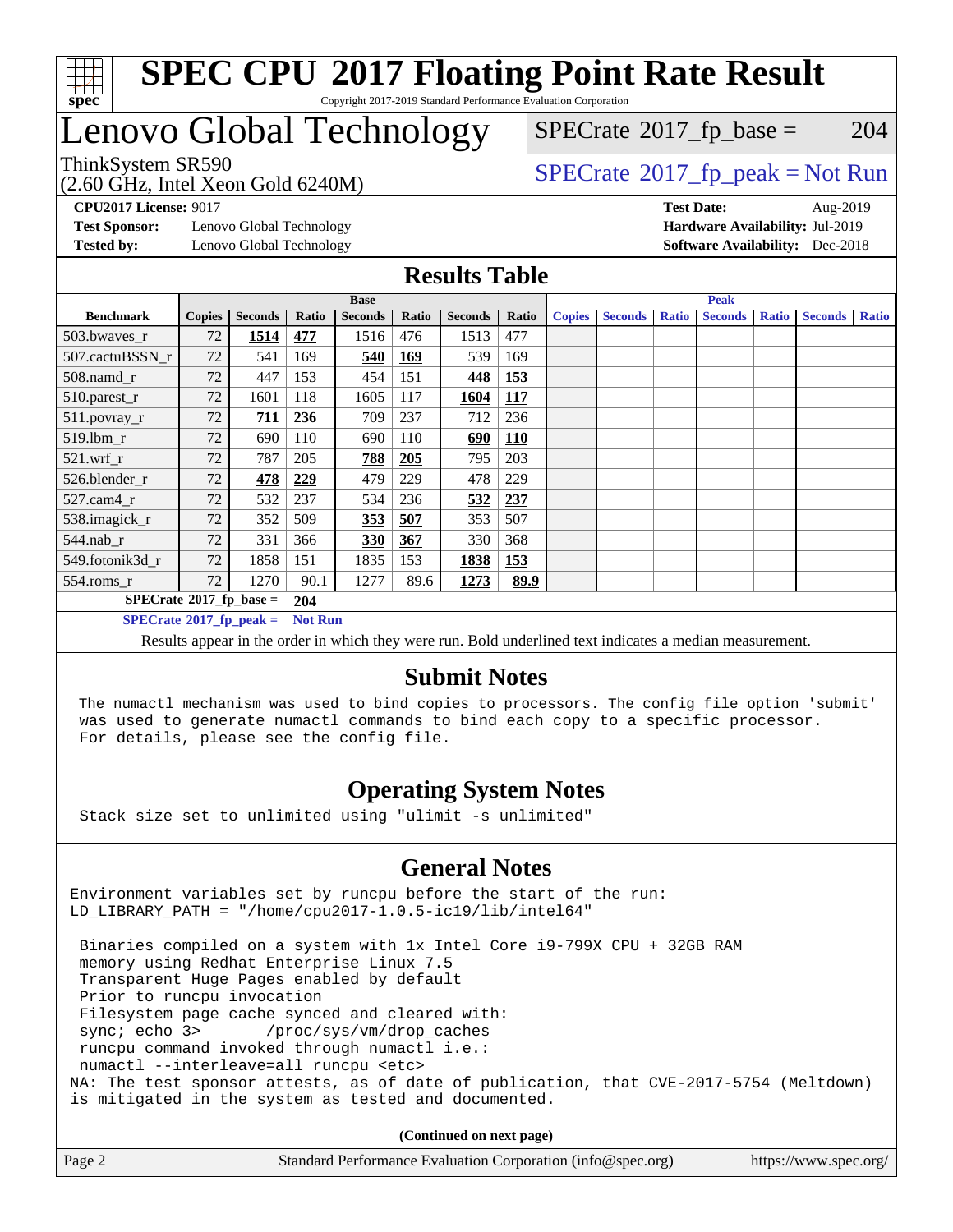

# **[SPEC CPU](http://www.spec.org/auto/cpu2017/Docs/result-fields.html#SPECCPU2017FloatingPointRateResult)[2017 Floating Point Rate Result](http://www.spec.org/auto/cpu2017/Docs/result-fields.html#SPECCPU2017FloatingPointRateResult)**

Copyright 2017-2019 Standard Performance Evaluation Corporation

### Lenovo Global Technology

 $SPECTate$ <sup>®</sup>[2017\\_fp\\_base =](http://www.spec.org/auto/cpu2017/Docs/result-fields.html#SPECrate2017fpbase) 204

(2.60 GHz, Intel Xeon Gold 6240M)

ThinkSystem SR590<br>  $SPECTI<sub>2</sub> Intel Y<sub>2</sub> (2.60 CII<sub>2</sub> Intel Y<sub>2</sub> (2.60 CII<sub>2</sub> Intel Y<sub>2</sub> (2.60 CII<sub>2</sub> Intel Y<sub>2</sub> (2.60 CII<sub>2</sub> Intel Y<sub>2</sub> (2.60 CII<sub>2</sub>$ 

**[Test Sponsor:](http://www.spec.org/auto/cpu2017/Docs/result-fields.html#TestSponsor)** Lenovo Global Technology **[Hardware Availability:](http://www.spec.org/auto/cpu2017/Docs/result-fields.html#HardwareAvailability)** Jul-2019 **[Tested by:](http://www.spec.org/auto/cpu2017/Docs/result-fields.html#Testedby)** Lenovo Global Technology **[Software Availability:](http://www.spec.org/auto/cpu2017/Docs/result-fields.html#SoftwareAvailability)** Dec-2018

**[CPU2017 License:](http://www.spec.org/auto/cpu2017/Docs/result-fields.html#CPU2017License)** 9017 **[Test Date:](http://www.spec.org/auto/cpu2017/Docs/result-fields.html#TestDate)** Aug-2019

#### **[General Notes \(Continued\)](http://www.spec.org/auto/cpu2017/Docs/result-fields.html#GeneralNotes)**

Yes: The test sponsor attests, as of date of publication, that CVE-2017-5753 (Spectre variant 1) is mitigated in the system as tested and documented. Yes: The test sponsor attests, as of date of publication, that CVE-2017-5715 (Spectre variant 2) is mitigated in the system as tested and documented. Yes: The test sponsor attests, as of date of publication, that CVE-2018-3640 (Spectre variant 3a) is mitigated in the system as tested and documented. Yes: The test sponsor attests, as of date of publication, that CVE-2018-3639 (Spectre variant 4) is mitigated in the system as tested and documented.

#### **[Platform Notes](http://www.spec.org/auto/cpu2017/Docs/result-fields.html#PlatformNotes)**

Page 3 Standard Performance Evaluation Corporation [\(info@spec.org\)](mailto:info@spec.org) <https://www.spec.org/> BIOS configuration: Choose Operating Mode set to Maximum Performance Choose Operating Mode set to Custom Mode MONITOR/MWAIT set to Enable SNC set to Enable Stale AtoS set to Enable LLC dead line alloc set to Disable Sysinfo program /home/cpu2017-1.0.5-ic19/bin/sysinfo Rev: r5974 of 2018-05-19 9bcde8f2999c33d61f64985e45859ea9 running on linux-2uov Sat Aug 24 06:21:29 2019 SUT (System Under Test) info as seen by some common utilities. For more information on this section, see <https://www.spec.org/cpu2017/Docs/config.html#sysinfo> From /proc/cpuinfo model name : Intel(R) Xeon(R) Gold 6240M CPU @ 2.60GHz 2 "physical id"s (chips) 72 "processors" cores, siblings (Caution: counting these is hw and system dependent. The following excerpts from /proc/cpuinfo might not be reliable. Use with caution.) cpu cores : 18 siblings : 36 physical 0: cores 0 1 2 3 4 8 9 10 11 16 17 18 19 20 24 25 26 27 physical 1: cores 0 1 2 3 4 8 9 10 11 16 17 18 19 20 24 25 26 27 From lscpu: Architecture: x86\_64 CPU op-mode(s): 32-bit, 64-bit<br>Byte Order: Little Endian Little Endian  $CPU(s):$  72 On-line CPU(s) list: 0-71 Thread(s) per core: 2 Core(s) per socket: 18 Socket(s): 2 **(Continued on next page)**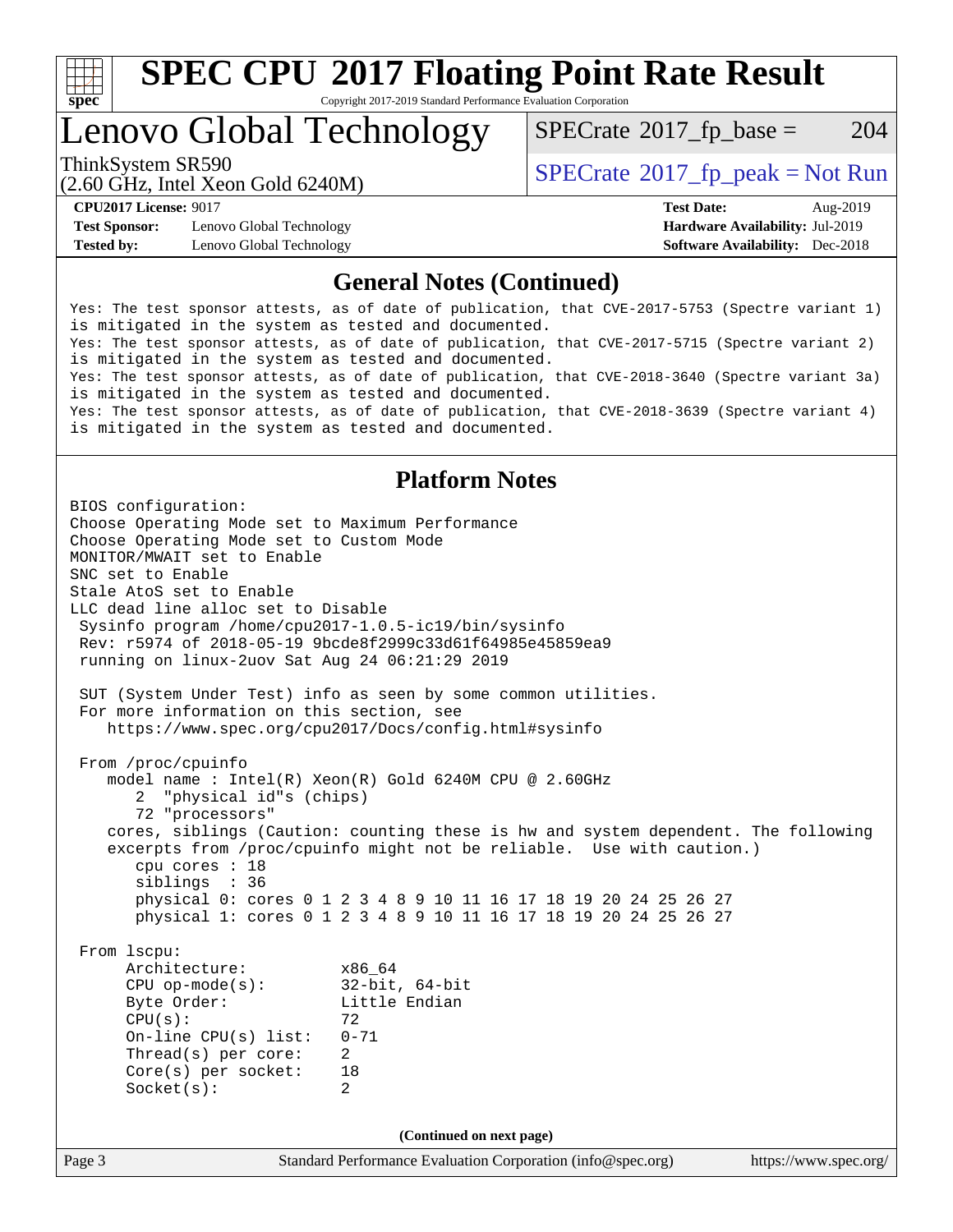

# **[SPEC CPU](http://www.spec.org/auto/cpu2017/Docs/result-fields.html#SPECCPU2017FloatingPointRateResult)[2017 Floating Point Rate Result](http://www.spec.org/auto/cpu2017/Docs/result-fields.html#SPECCPU2017FloatingPointRateResult)**

Copyright 2017-2019 Standard Performance Evaluation Corporation

### Lenovo Global Technology

 $SPECTate@2017_fp\_base = 204$ 

(2.60 GHz, Intel Xeon Gold 6240M)

ThinkSystem SR590<br>  $(2.60 \text{ GHz})$  Intel Xeon Gold 6240M)

**[CPU2017 License:](http://www.spec.org/auto/cpu2017/Docs/result-fields.html#CPU2017License)** 9017 **[Test Date:](http://www.spec.org/auto/cpu2017/Docs/result-fields.html#TestDate)** Aug-2019

**[Test Sponsor:](http://www.spec.org/auto/cpu2017/Docs/result-fields.html#TestSponsor)** Lenovo Global Technology **[Hardware Availability:](http://www.spec.org/auto/cpu2017/Docs/result-fields.html#HardwareAvailability)** Jul-2019 **[Tested by:](http://www.spec.org/auto/cpu2017/Docs/result-fields.html#Testedby)** Lenovo Global Technology **[Software Availability:](http://www.spec.org/auto/cpu2017/Docs/result-fields.html#SoftwareAvailability)** Dec-2018

#### **[Platform Notes \(Continued\)](http://www.spec.org/auto/cpu2017/Docs/result-fields.html#PlatformNotes)**

| NUMA $node(s)$ :                                  | 4                                                                                    |  |  |  |  |
|---------------------------------------------------|--------------------------------------------------------------------------------------|--|--|--|--|
| Vendor ID:                                        | GenuineIntel                                                                         |  |  |  |  |
| CPU family:                                       | 6                                                                                    |  |  |  |  |
| Model:                                            | 85                                                                                   |  |  |  |  |
| Model name:                                       | $Intel(R) Xeon(R) Gold 6240M CPU @ 2.60GHz$                                          |  |  |  |  |
| Stepping:                                         | $7\overline{ }$                                                                      |  |  |  |  |
| CPU MHz:                                          | 2600.000                                                                             |  |  |  |  |
| $CPU$ max $MHz$ :                                 | 3900.0000                                                                            |  |  |  |  |
| CPU min MHz:                                      | 1000.0000                                                                            |  |  |  |  |
| BogoMIPS:                                         | 5200.00                                                                              |  |  |  |  |
| Virtualization:                                   | $VT - x$                                                                             |  |  |  |  |
| Lld cache:                                        | 32K                                                                                  |  |  |  |  |
| Lli cache:                                        | 32K                                                                                  |  |  |  |  |
| $L2$ cache:                                       | 1024K                                                                                |  |  |  |  |
| L3 cache:                                         | 25344K                                                                               |  |  |  |  |
| NUMA node0 CPU(s):                                | $0-2, 5, 6, 9, 10, 14, 15, 36-38, 41, 42, 45, 46, 50, 51$                            |  |  |  |  |
| NUMA nodel CPU(s):                                | 3, 4, 7, 8, 11-13, 16, 17, 39, 40, 43, 44, 47-49, 52, 53                             |  |  |  |  |
| NUMA node2 CPU(s):                                | 18-20, 23, 24, 27, 28, 32, 33, 54-56, 59, 60, 63, 64, 68, 69                         |  |  |  |  |
| NUMA node3 CPU(s):                                | 21, 22, 25, 26, 29-31, 34, 35, 57, 58, 61, 62, 65-67, 70, 71                         |  |  |  |  |
| Flags:                                            | fpu vme de pse tsc msr pae mce cx8 apic sep mtrr pge mca cmov                        |  |  |  |  |
|                                                   | pat pse36 clflush dts acpi mmx fxsr sse sse2 ss ht tm pbe syscall nx pdpelgb rdtscp  |  |  |  |  |
|                                                   | lm constant_tsc art arch_perfmon pebs bts rep_good nopl xtopology nonstop_tsc cpuid  |  |  |  |  |
|                                                   | aperfmperf pni pclmulqdq dtes64 monitor ds_cpl vmx smx est tm2 ssse3 sdbg fma cx16   |  |  |  |  |
|                                                   | xtpr pdcm pcid dca sse4_1 sse4_2 x2apic movbe popcnt tsc_deadline_timer aes xsave    |  |  |  |  |
|                                                   | avx f16c rdrand lahf_lm abm 3dnowprefetch cpuid_fault epb cat_13 cdp_13              |  |  |  |  |
|                                                   | invpcid_single intel_ppin ssbd mba ibrs ibpb stibp tpr_shadow vnmi flexpriority ept  |  |  |  |  |
|                                                   | vpid fsgsbase tsc_adjust bmil hle avx2 smep bmi2 erms invpcid rtm cqm mpx rdt_a      |  |  |  |  |
|                                                   | avx512f avx512dq rdseed adx smap clflushopt clwb intel_pt avx512cd avx512bw avx512vl |  |  |  |  |
|                                                   | xsaveopt xsavec xgetbvl xsaves cqm_llc cqm_occup_llc cqm_mbm_total cqm_mbm_local     |  |  |  |  |
|                                                   | dtherm ida arat pln pts pku ospke avx512_vnni flush_lld arch_capabilities            |  |  |  |  |
|                                                   |                                                                                      |  |  |  |  |
| /proc/cpuinfo cache data<br>cache size : 25344 KB |                                                                                      |  |  |  |  |
|                                                   |                                                                                      |  |  |  |  |
|                                                   | From numactl --hardware WARNING: a numactl 'node' might or might not correspond to a |  |  |  |  |
| physical chip.                                    |                                                                                      |  |  |  |  |
| $available: 4 nodes (0-3)$                        |                                                                                      |  |  |  |  |
|                                                   | node 0 cpus: 0 1 2 5 6 9 10 14 15 36 37 38 41 42 45 46 50 51                         |  |  |  |  |
| node 0 size: 47981 MB                             |                                                                                      |  |  |  |  |
| node 0 free: 41623 MB                             |                                                                                      |  |  |  |  |
|                                                   | node 1 cpus: 3 4 7 8 11 12 13 16 17 39 40 43 44 47 48 49 52 53                       |  |  |  |  |
| node 1 size: 48341 MB                             |                                                                                      |  |  |  |  |
| node 1 free: 44223 MB                             |                                                                                      |  |  |  |  |
|                                                   | node 2 cpus: 18 19 20 23 24 27 28 32 33 54 55 56 59 60 63 64 68 69                   |  |  |  |  |
| node 2 size: 48370 MB                             |                                                                                      |  |  |  |  |
| node 2 free: 44455 MB                             |                                                                                      |  |  |  |  |
|                                                   | node 3 cpus: 21 22 25 26 29 30 31 34 35 57 58 61 62 65 66 67 70 71                   |  |  |  |  |
|                                                   |                                                                                      |  |  |  |  |
| (Continued on next page)                          |                                                                                      |  |  |  |  |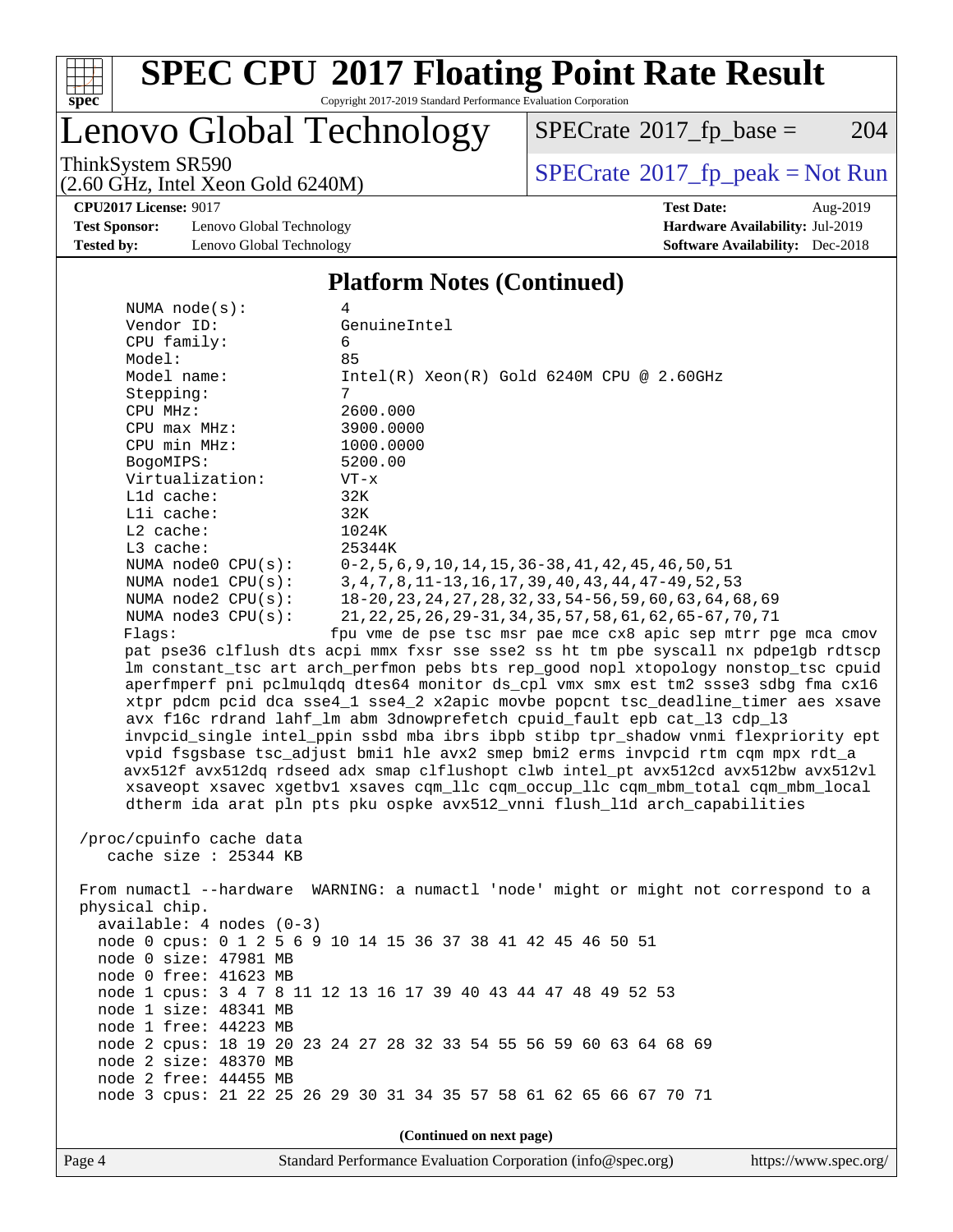

| Page 5 | Standard Performance Evaluation Corporation (info@spec.org) | https://www.spec.org/ |
|--------|-------------------------------------------------------------|-----------------------|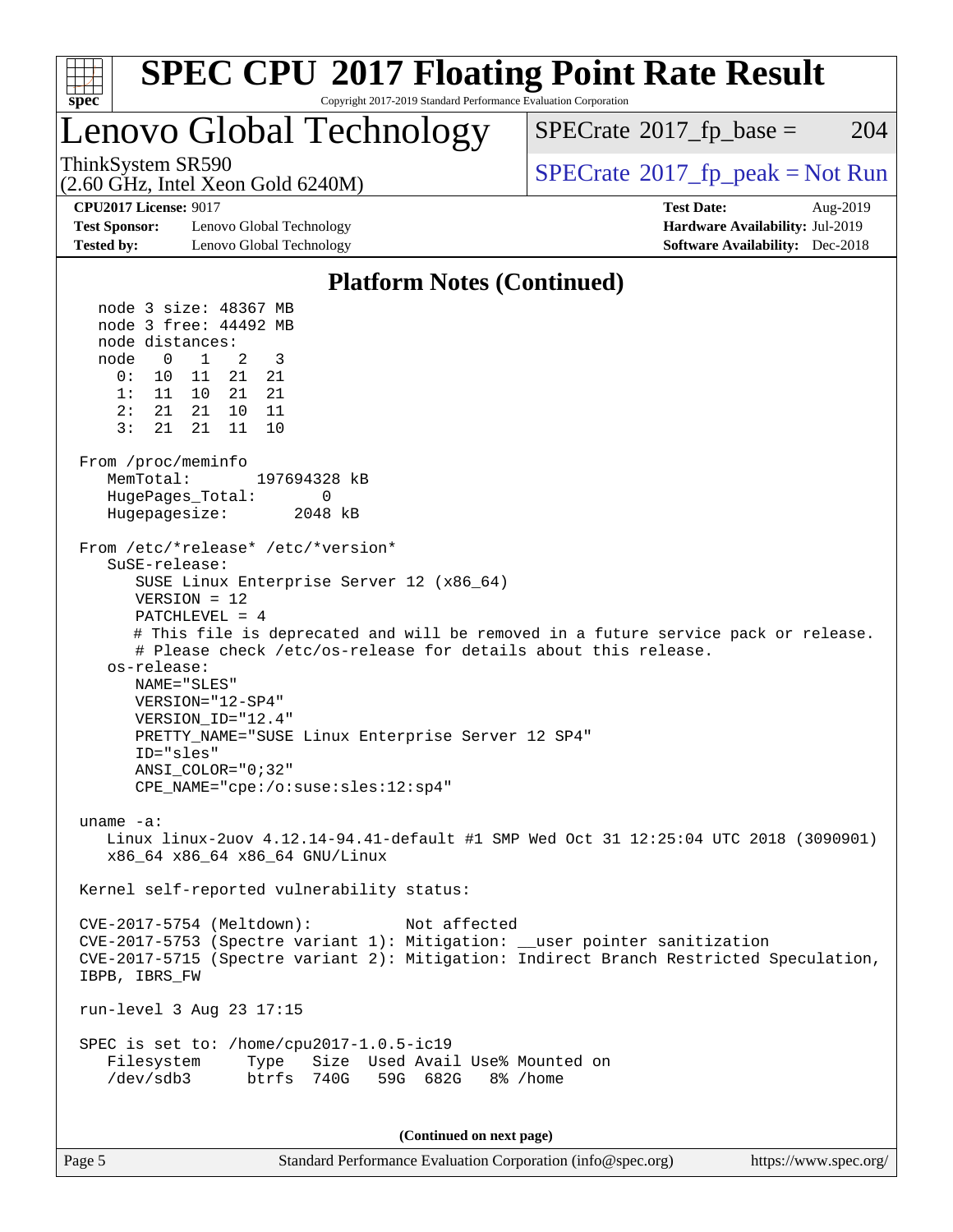

### Lenovo Global Technology

 $SPECTate@2017_fp\_base = 204$ 

(2.60 GHz, Intel Xeon Gold 6240M)

 $SPECTate@2017<sub>fr</sub> peak = Not Run$ 

**[CPU2017 License:](http://www.spec.org/auto/cpu2017/Docs/result-fields.html#CPU2017License)** 9017 **[Test Date:](http://www.spec.org/auto/cpu2017/Docs/result-fields.html#TestDate)** Aug-2019

**[Test Sponsor:](http://www.spec.org/auto/cpu2017/Docs/result-fields.html#TestSponsor)** Lenovo Global Technology **[Hardware Availability:](http://www.spec.org/auto/cpu2017/Docs/result-fields.html#HardwareAvailability)** Jul-2019 **[Tested by:](http://www.spec.org/auto/cpu2017/Docs/result-fields.html#Testedby)** Lenovo Global Technology **[Software Availability:](http://www.spec.org/auto/cpu2017/Docs/result-fields.html#SoftwareAvailability)** Dec-2018

#### **[Platform Notes \(Continued\)](http://www.spec.org/auto/cpu2017/Docs/result-fields.html#PlatformNotes)**

 Additional information from dmidecode follows. WARNING: Use caution when you interpret this section. The 'dmidecode' program reads system data which is "intended to allow hardware to be accurately determined", but the intent may not be met, as there are frequent changes to hardware, firmware, and the "DMTF SMBIOS" standard. BIOS Lenovo -[TEE141E-2.30]- 07/02/2019 Memory: 4x NO DIMM NO DIMM 12x SK Hynix HMA82GR7CJR8N-WM 16 GB 2 rank 2933 (End of data from sysinfo program)

#### **[Compiler Version Notes](http://www.spec.org/auto/cpu2017/Docs/result-fields.html#CompilerVersionNotes)**

| $\mathbb{C}$ | $519.1bm_r(base) 538.imagick_r(base) 544. nab_r(base)$                                                                                                                                                                                                                                                                                                                   |                       |
|--------------|--------------------------------------------------------------------------------------------------------------------------------------------------------------------------------------------------------------------------------------------------------------------------------------------------------------------------------------------------------------------------|-----------------------|
|              | Intel(R) C Intel(R) 64 Compiler for applications running on Intel(R) 64,<br>Version 19.0.0.117 Build 20180804<br>Copyright (C) 1985-2018 Intel Corporation. All rights reserved.                                                                                                                                                                                         |                       |
|              | ____________                                                                                                                                                                                                                                                                                                                                                             |                       |
| $C++$        | $ $ 508.namd_r(base) 510.parest_r(base)                                                                                                                                                                                                                                                                                                                                  |                       |
|              | Intel(R) $C++$ Intel(R) 64 Compiler for applications running on Intel(R) 64,<br>Version 19.0.0.117 Build 20180804                                                                                                                                                                                                                                                        |                       |
|              | Copyright (C) 1985-2018 Intel Corporation. All rights reserved.                                                                                                                                                                                                                                                                                                          |                       |
|              |                                                                                                                                                                                                                                                                                                                                                                          |                       |
|              | $C++$ , C $\qquad \qquad$ 511.povray_r(base) 526.blender_r(base)                                                                                                                                                                                                                                                                                                         |                       |
|              | Intel(R) $C++$ Intel(R) 64 Compiler for applications running on Intel(R) 64,<br>Version 19.0.0.117 Build 20180804<br>Copyright (C) 1985-2018 Intel Corporation. All rights reserved.<br>Intel(R) C Intel(R) 64 Compiler for applications running on Intel(R) 64,<br>Version 19.0.0.117 Build 20180804<br>Copyright (C) 1985-2018 Intel Corporation. All rights reserved. |                       |
|              |                                                                                                                                                                                                                                                                                                                                                                          |                       |
|              | $C++$ , C, Fortran   507.cactuBSSN_r(base)                                                                                                                                                                                                                                                                                                                               |                       |
|              | Intel(R) $C++$ Intel(R) 64 Compiler for applications running on Intel(R) 64,<br>Version 19.0.0.117 Build 20180804<br>Copyright (C) 1985-2018 Intel Corporation. All rights reserved.                                                                                                                                                                                     |                       |
|              | (Continued on next page)                                                                                                                                                                                                                                                                                                                                                 |                       |
| Page 6       | Standard Performance Evaluation Corporation (info@spec.org)                                                                                                                                                                                                                                                                                                              | https://www.spec.org/ |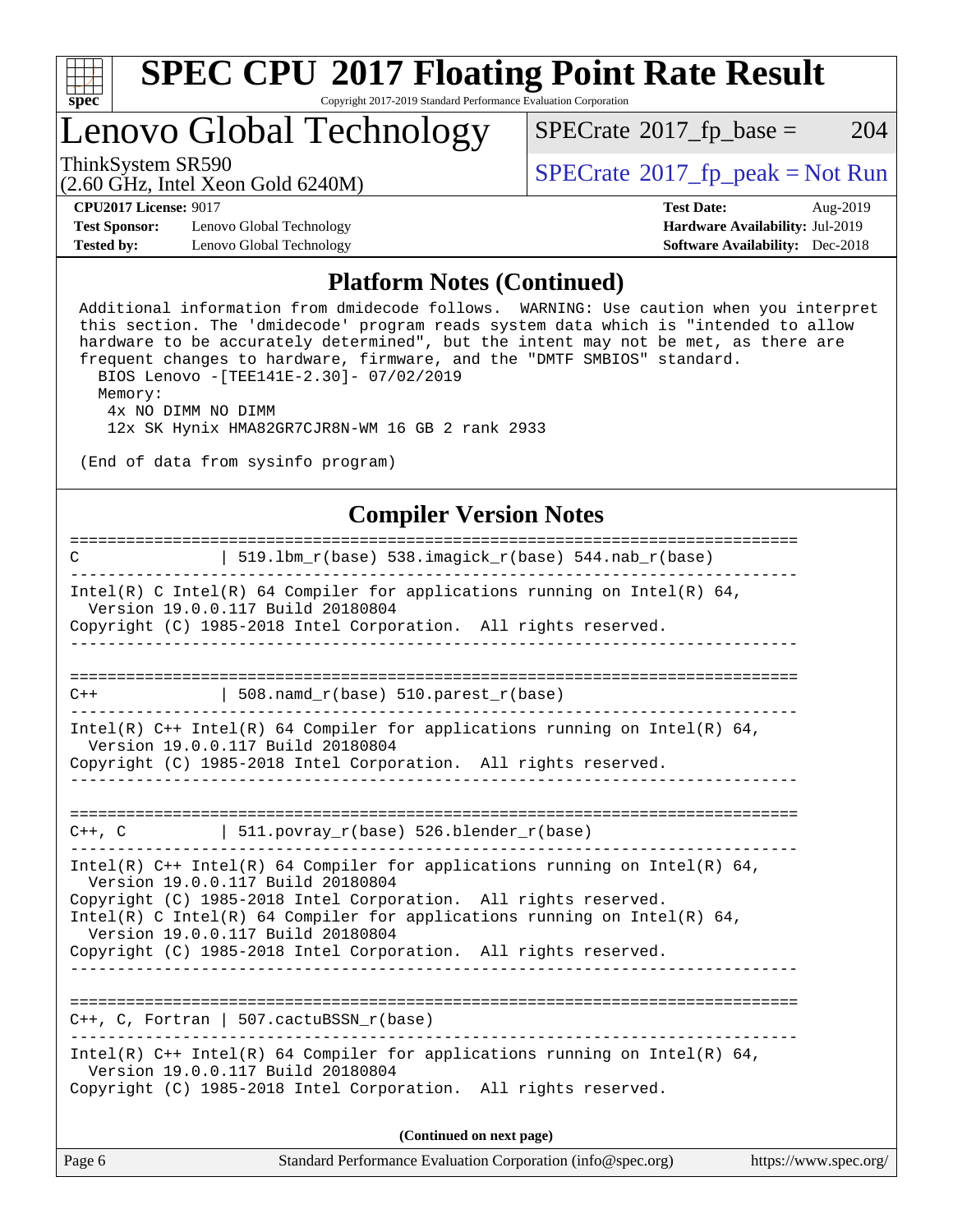

# **[SPEC CPU](http://www.spec.org/auto/cpu2017/Docs/result-fields.html#SPECCPU2017FloatingPointRateResult)[2017 Floating Point Rate Result](http://www.spec.org/auto/cpu2017/Docs/result-fields.html#SPECCPU2017FloatingPointRateResult)**

Copyright 2017-2019 Standard Performance Evaluation Corporation

### Lenovo Global Technology

 $SPECTate@2017_fp\_base = 204$ 

(2.60 GHz, Intel Xeon Gold 6240M)

ThinkSystem SR590<br>  $\begin{array}{c}\n\text{SPECrate} \textcirc 2017\_fp\_peak = Not Run \\
\text{SPECrate} \textcirc 2017\_fp\_peak = Not Run\n\end{array}$  $\begin{array}{c}\n\text{SPECrate} \textcirc 2017\_fp\_peak = Not Run \\
\text{SPECrate} \textcirc 2017\_fp\_peak = Not Run\n\end{array}$  $\begin{array}{c}\n\text{SPECrate} \textcirc 2017\_fp\_peak = Not Run \\
\text{SPECrate} \textcirc 2017\_fp\_peak = Not Run\n\end{array}$ 

**[Test Sponsor:](http://www.spec.org/auto/cpu2017/Docs/result-fields.html#TestSponsor)** Lenovo Global Technology **[Hardware Availability:](http://www.spec.org/auto/cpu2017/Docs/result-fields.html#HardwareAvailability)** Jul-2019 **[Tested by:](http://www.spec.org/auto/cpu2017/Docs/result-fields.html#Testedby)** Lenovo Global Technology **[Software Availability:](http://www.spec.org/auto/cpu2017/Docs/result-fields.html#SoftwareAvailability)** Dec-2018

**[CPU2017 License:](http://www.spec.org/auto/cpu2017/Docs/result-fields.html#CPU2017License)** 9017 **[Test Date:](http://www.spec.org/auto/cpu2017/Docs/result-fields.html#TestDate)** Aug-2019

#### **[Compiler Version Notes \(Continued\)](http://www.spec.org/auto/cpu2017/Docs/result-fields.html#CompilerVersionNotes)**

| Intel(R) C Intel(R) 64 Compiler for applications running on Intel(R) 64,<br>Version 19.0.0.117 Build 20180804<br>Copyright (C) 1985-2018 Intel Corporation. All rights reserved.<br>Intel(R) Fortran Intel(R) 64 Compiler for applications running on Intel(R)<br>64, Version 19.0.0.117 Build 20180804<br>Copyright (C) 1985-2018 Intel Corporation. All rights reserved. |  |
|----------------------------------------------------------------------------------------------------------------------------------------------------------------------------------------------------------------------------------------------------------------------------------------------------------------------------------------------------------------------------|--|
| Fortran $\vert$ 503.bwaves r(base) 549.fotonik3d r(base) 554.roms r(base)                                                                                                                                                                                                                                                                                                  |  |
| Intel(R) Fortran Intel(R) 64 Compiler for applications running on Intel(R)<br>64, Version 19.0.0.117 Build 20180804<br>Copyright (C) 1985-2018 Intel Corporation. All rights reserved.<br>--------------------------------                                                                                                                                                 |  |
| Fortran, C $\vert$ 521.wrf r(base) 527.cam4 r(base)                                                                                                                                                                                                                                                                                                                        |  |
| Intel(R) Fortran Intel(R) 64 Compiler for applications running on Intel(R)<br>64, Version 19.0.0.117 Build 20180804<br>Copyright (C) 1985-2018 Intel Corporation. All rights reserved.<br>Intel(R) C Intel(R) 64 Compiler for applications running on Intel(R) 64,<br>Version 19.0.0.117 Build 20180804<br>Copyright (C) 1985-2018 Intel Corporation. All rights reserved. |  |

### **[Base Compiler Invocation](http://www.spec.org/auto/cpu2017/Docs/result-fields.html#BaseCompilerInvocation)**

[C benchmarks](http://www.spec.org/auto/cpu2017/Docs/result-fields.html#Cbenchmarks):  $\text{icc}$  -m64 -std=c11 [C++ benchmarks:](http://www.spec.org/auto/cpu2017/Docs/result-fields.html#CXXbenchmarks) [icpc -m64](http://www.spec.org/cpu2017/results/res2019q3/cpu2017-20190902-17454.flags.html#user_CXXbase_intel_icpc_64bit_4ecb2543ae3f1412ef961e0650ca070fec7b7afdcd6ed48761b84423119d1bf6bdf5cad15b44d48e7256388bc77273b966e5eb805aefd121eb22e9299b2ec9d9) [Fortran benchmarks](http://www.spec.org/auto/cpu2017/Docs/result-fields.html#Fortranbenchmarks): [ifort -m64](http://www.spec.org/cpu2017/results/res2019q3/cpu2017-20190902-17454.flags.html#user_FCbase_intel_ifort_64bit_24f2bb282fbaeffd6157abe4f878425411749daecae9a33200eee2bee2fe76f3b89351d69a8130dd5949958ce389cf37ff59a95e7a40d588e8d3a57e0c3fd751) [Benchmarks using both Fortran and C](http://www.spec.org/auto/cpu2017/Docs/result-fields.html#BenchmarksusingbothFortranandC): [ifort -m64](http://www.spec.org/cpu2017/results/res2019q3/cpu2017-20190902-17454.flags.html#user_CC_FCbase_intel_ifort_64bit_24f2bb282fbaeffd6157abe4f878425411749daecae9a33200eee2bee2fe76f3b89351d69a8130dd5949958ce389cf37ff59a95e7a40d588e8d3a57e0c3fd751) [icc -m64 -std=c11](http://www.spec.org/cpu2017/results/res2019q3/cpu2017-20190902-17454.flags.html#user_CC_FCbase_intel_icc_64bit_c11_33ee0cdaae7deeeab2a9725423ba97205ce30f63b9926c2519791662299b76a0318f32ddfffdc46587804de3178b4f9328c46fa7c2b0cd779d7a61945c91cd35) [Benchmarks using both C and C++](http://www.spec.org/auto/cpu2017/Docs/result-fields.html#BenchmarksusingbothCandCXX): [icpc -m64](http://www.spec.org/cpu2017/results/res2019q3/cpu2017-20190902-17454.flags.html#user_CC_CXXbase_intel_icpc_64bit_4ecb2543ae3f1412ef961e0650ca070fec7b7afdcd6ed48761b84423119d1bf6bdf5cad15b44d48e7256388bc77273b966e5eb805aefd121eb22e9299b2ec9d9) [icc -m64 -std=c11](http://www.spec.org/cpu2017/results/res2019q3/cpu2017-20190902-17454.flags.html#user_CC_CXXbase_intel_icc_64bit_c11_33ee0cdaae7deeeab2a9725423ba97205ce30f63b9926c2519791662299b76a0318f32ddfffdc46587804de3178b4f9328c46fa7c2b0cd779d7a61945c91cd35) [Benchmarks using Fortran, C, and C++:](http://www.spec.org/auto/cpu2017/Docs/result-fields.html#BenchmarksusingFortranCandCXX) [icpc -m64](http://www.spec.org/cpu2017/results/res2019q3/cpu2017-20190902-17454.flags.html#user_CC_CXX_FCbase_intel_icpc_64bit_4ecb2543ae3f1412ef961e0650ca070fec7b7afdcd6ed48761b84423119d1bf6bdf5cad15b44d48e7256388bc77273b966e5eb805aefd121eb22e9299b2ec9d9) [icc -m64 -std=c11](http://www.spec.org/cpu2017/results/res2019q3/cpu2017-20190902-17454.flags.html#user_CC_CXX_FCbase_intel_icc_64bit_c11_33ee0cdaae7deeeab2a9725423ba97205ce30f63b9926c2519791662299b76a0318f32ddfffdc46587804de3178b4f9328c46fa7c2b0cd779d7a61945c91cd35) [ifort -m64](http://www.spec.org/cpu2017/results/res2019q3/cpu2017-20190902-17454.flags.html#user_CC_CXX_FCbase_intel_ifort_64bit_24f2bb282fbaeffd6157abe4f878425411749daecae9a33200eee2bee2fe76f3b89351d69a8130dd5949958ce389cf37ff59a95e7a40d588e8d3a57e0c3fd751)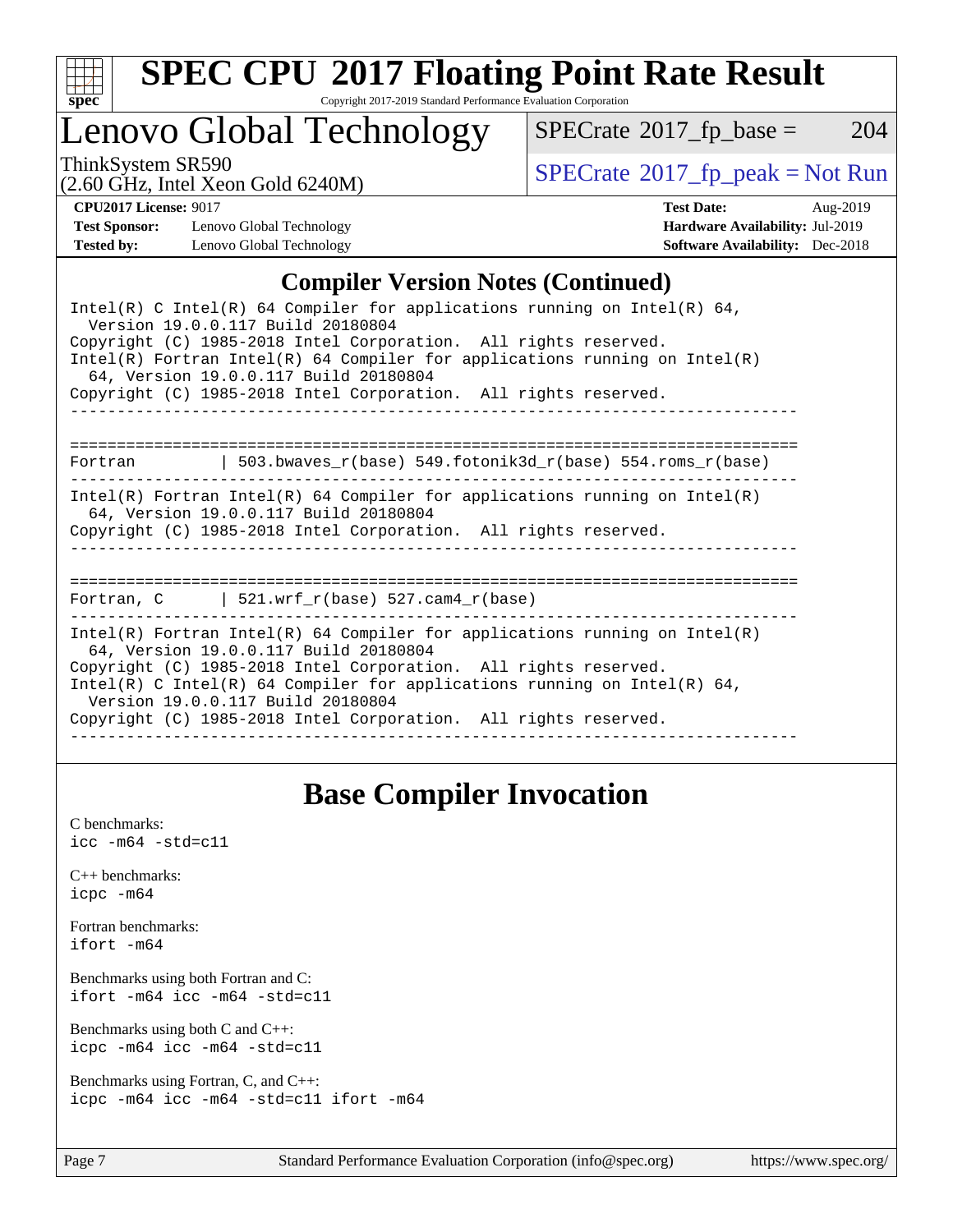

### Lenovo Global Technology

 $SPECTate$ <sup>®</sup>[2017\\_fp\\_base =](http://www.spec.org/auto/cpu2017/Docs/result-fields.html#SPECrate2017fpbase) 204

(2.60 GHz, Intel Xeon Gold 6240M)

ThinkSystem SR590<br>  $SPECTI<sub>2</sub>$  [SPECrate](http://www.spec.org/auto/cpu2017/Docs/result-fields.html#SPECrate2017fppeak)®[2017\\_fp\\_peak = N](http://www.spec.org/auto/cpu2017/Docs/result-fields.html#SPECrate2017fppeak)ot Run

**[Test Sponsor:](http://www.spec.org/auto/cpu2017/Docs/result-fields.html#TestSponsor)** Lenovo Global Technology **[Hardware Availability:](http://www.spec.org/auto/cpu2017/Docs/result-fields.html#HardwareAvailability)** Jul-2019 **[Tested by:](http://www.spec.org/auto/cpu2017/Docs/result-fields.html#Testedby)** Lenovo Global Technology **[Software Availability:](http://www.spec.org/auto/cpu2017/Docs/result-fields.html#SoftwareAvailability)** Dec-2018

**[CPU2017 License:](http://www.spec.org/auto/cpu2017/Docs/result-fields.html#CPU2017License)** 9017 **[Test Date:](http://www.spec.org/auto/cpu2017/Docs/result-fields.html#TestDate)** Aug-2019

### **[Base Portability Flags](http://www.spec.org/auto/cpu2017/Docs/result-fields.html#BasePortabilityFlags)**

 503.bwaves\_r: [-DSPEC\\_LP64](http://www.spec.org/cpu2017/results/res2019q3/cpu2017-20190902-17454.flags.html#suite_basePORTABILITY503_bwaves_r_DSPEC_LP64) 507.cactuBSSN\_r: [-DSPEC\\_LP64](http://www.spec.org/cpu2017/results/res2019q3/cpu2017-20190902-17454.flags.html#suite_basePORTABILITY507_cactuBSSN_r_DSPEC_LP64) 508.namd\_r: [-DSPEC\\_LP64](http://www.spec.org/cpu2017/results/res2019q3/cpu2017-20190902-17454.flags.html#suite_basePORTABILITY508_namd_r_DSPEC_LP64) 510.parest\_r: [-DSPEC\\_LP64](http://www.spec.org/cpu2017/results/res2019q3/cpu2017-20190902-17454.flags.html#suite_basePORTABILITY510_parest_r_DSPEC_LP64) 511.povray\_r: [-DSPEC\\_LP64](http://www.spec.org/cpu2017/results/res2019q3/cpu2017-20190902-17454.flags.html#suite_basePORTABILITY511_povray_r_DSPEC_LP64) 519.lbm\_r: [-DSPEC\\_LP64](http://www.spec.org/cpu2017/results/res2019q3/cpu2017-20190902-17454.flags.html#suite_basePORTABILITY519_lbm_r_DSPEC_LP64) 521.wrf\_r: [-DSPEC\\_LP64](http://www.spec.org/cpu2017/results/res2019q3/cpu2017-20190902-17454.flags.html#suite_basePORTABILITY521_wrf_r_DSPEC_LP64) [-DSPEC\\_CASE\\_FLAG](http://www.spec.org/cpu2017/results/res2019q3/cpu2017-20190902-17454.flags.html#b521.wrf_r_baseCPORTABILITY_DSPEC_CASE_FLAG) [-convert big\\_endian](http://www.spec.org/cpu2017/results/res2019q3/cpu2017-20190902-17454.flags.html#user_baseFPORTABILITY521_wrf_r_convert_big_endian_c3194028bc08c63ac5d04de18c48ce6d347e4e562e8892b8bdbdc0214820426deb8554edfa529a3fb25a586e65a3d812c835984020483e7e73212c4d31a38223) 526.blender\_r: [-DSPEC\\_LP64](http://www.spec.org/cpu2017/results/res2019q3/cpu2017-20190902-17454.flags.html#suite_basePORTABILITY526_blender_r_DSPEC_LP64) [-DSPEC\\_LINUX](http://www.spec.org/cpu2017/results/res2019q3/cpu2017-20190902-17454.flags.html#b526.blender_r_baseCPORTABILITY_DSPEC_LINUX) [-funsigned-char](http://www.spec.org/cpu2017/results/res2019q3/cpu2017-20190902-17454.flags.html#user_baseCPORTABILITY526_blender_r_force_uchar_40c60f00ab013830e2dd6774aeded3ff59883ba5a1fc5fc14077f794d777847726e2a5858cbc7672e36e1b067e7e5c1d9a74f7176df07886a243d7cc18edfe67) 527.cam4\_r: [-DSPEC\\_LP64](http://www.spec.org/cpu2017/results/res2019q3/cpu2017-20190902-17454.flags.html#suite_basePORTABILITY527_cam4_r_DSPEC_LP64) [-DSPEC\\_CASE\\_FLAG](http://www.spec.org/cpu2017/results/res2019q3/cpu2017-20190902-17454.flags.html#b527.cam4_r_baseCPORTABILITY_DSPEC_CASE_FLAG) 538.imagick\_r: [-DSPEC\\_LP64](http://www.spec.org/cpu2017/results/res2019q3/cpu2017-20190902-17454.flags.html#suite_basePORTABILITY538_imagick_r_DSPEC_LP64) 544.nab\_r: [-DSPEC\\_LP64](http://www.spec.org/cpu2017/results/res2019q3/cpu2017-20190902-17454.flags.html#suite_basePORTABILITY544_nab_r_DSPEC_LP64) 549.fotonik3d\_r: [-DSPEC\\_LP64](http://www.spec.org/cpu2017/results/res2019q3/cpu2017-20190902-17454.flags.html#suite_basePORTABILITY549_fotonik3d_r_DSPEC_LP64) 554.roms\_r: [-DSPEC\\_LP64](http://www.spec.org/cpu2017/results/res2019q3/cpu2017-20190902-17454.flags.html#suite_basePORTABILITY554_roms_r_DSPEC_LP64)

**[Base Optimization Flags](http://www.spec.org/auto/cpu2017/Docs/result-fields.html#BaseOptimizationFlags)**

[C benchmarks](http://www.spec.org/auto/cpu2017/Docs/result-fields.html#Cbenchmarks):

[-xCORE-AVX2](http://www.spec.org/cpu2017/results/res2019q3/cpu2017-20190902-17454.flags.html#user_CCbase_f-xCORE-AVX2) [-ipo](http://www.spec.org/cpu2017/results/res2019q3/cpu2017-20190902-17454.flags.html#user_CCbase_f-ipo) [-O3](http://www.spec.org/cpu2017/results/res2019q3/cpu2017-20190902-17454.flags.html#user_CCbase_f-O3) [-no-prec-div](http://www.spec.org/cpu2017/results/res2019q3/cpu2017-20190902-17454.flags.html#user_CCbase_f-no-prec-div) [-qopt-prefetch](http://www.spec.org/cpu2017/results/res2019q3/cpu2017-20190902-17454.flags.html#user_CCbase_f-qopt-prefetch) [-ffinite-math-only](http://www.spec.org/cpu2017/results/res2019q3/cpu2017-20190902-17454.flags.html#user_CCbase_f_finite_math_only_cb91587bd2077682c4b38af759c288ed7c732db004271a9512da14a4f8007909a5f1427ecbf1a0fb78ff2a814402c6114ac565ca162485bbcae155b5e4258871) [-qopt-mem-layout-trans=3](http://www.spec.org/cpu2017/results/res2019q3/cpu2017-20190902-17454.flags.html#user_CCbase_f-qopt-mem-layout-trans_de80db37974c74b1f0e20d883f0b675c88c3b01e9d123adea9b28688d64333345fb62bc4a798493513fdb68f60282f9a726aa07f478b2f7113531aecce732043) [C++ benchmarks:](http://www.spec.org/auto/cpu2017/Docs/result-fields.html#CXXbenchmarks) [-xCORE-AVX2](http://www.spec.org/cpu2017/results/res2019q3/cpu2017-20190902-17454.flags.html#user_CXXbase_f-xCORE-AVX2) [-ipo](http://www.spec.org/cpu2017/results/res2019q3/cpu2017-20190902-17454.flags.html#user_CXXbase_f-ipo) [-O3](http://www.spec.org/cpu2017/results/res2019q3/cpu2017-20190902-17454.flags.html#user_CXXbase_f-O3) [-no-prec-div](http://www.spec.org/cpu2017/results/res2019q3/cpu2017-20190902-17454.flags.html#user_CXXbase_f-no-prec-div) [-qopt-prefetch](http://www.spec.org/cpu2017/results/res2019q3/cpu2017-20190902-17454.flags.html#user_CXXbase_f-qopt-prefetch) [-ffinite-math-only](http://www.spec.org/cpu2017/results/res2019q3/cpu2017-20190902-17454.flags.html#user_CXXbase_f_finite_math_only_cb91587bd2077682c4b38af759c288ed7c732db004271a9512da14a4f8007909a5f1427ecbf1a0fb78ff2a814402c6114ac565ca162485bbcae155b5e4258871) [-qopt-mem-layout-trans=3](http://www.spec.org/cpu2017/results/res2019q3/cpu2017-20190902-17454.flags.html#user_CXXbase_f-qopt-mem-layout-trans_de80db37974c74b1f0e20d883f0b675c88c3b01e9d123adea9b28688d64333345fb62bc4a798493513fdb68f60282f9a726aa07f478b2f7113531aecce732043) [Fortran benchmarks](http://www.spec.org/auto/cpu2017/Docs/result-fields.html#Fortranbenchmarks): [-xCORE-AVX2](http://www.spec.org/cpu2017/results/res2019q3/cpu2017-20190902-17454.flags.html#user_FCbase_f-xCORE-AVX2) [-ipo](http://www.spec.org/cpu2017/results/res2019q3/cpu2017-20190902-17454.flags.html#user_FCbase_f-ipo) [-O3](http://www.spec.org/cpu2017/results/res2019q3/cpu2017-20190902-17454.flags.html#user_FCbase_f-O3) [-no-prec-div](http://www.spec.org/cpu2017/results/res2019q3/cpu2017-20190902-17454.flags.html#user_FCbase_f-no-prec-div) [-qopt-prefetch](http://www.spec.org/cpu2017/results/res2019q3/cpu2017-20190902-17454.flags.html#user_FCbase_f-qopt-prefetch) [-ffinite-math-only](http://www.spec.org/cpu2017/results/res2019q3/cpu2017-20190902-17454.flags.html#user_FCbase_f_finite_math_only_cb91587bd2077682c4b38af759c288ed7c732db004271a9512da14a4f8007909a5f1427ecbf1a0fb78ff2a814402c6114ac565ca162485bbcae155b5e4258871) [-qopt-mem-layout-trans=3](http://www.spec.org/cpu2017/results/res2019q3/cpu2017-20190902-17454.flags.html#user_FCbase_f-qopt-mem-layout-trans_de80db37974c74b1f0e20d883f0b675c88c3b01e9d123adea9b28688d64333345fb62bc4a798493513fdb68f60282f9a726aa07f478b2f7113531aecce732043) [-auto](http://www.spec.org/cpu2017/results/res2019q3/cpu2017-20190902-17454.flags.html#user_FCbase_f-auto) [-nostandard-realloc-lhs](http://www.spec.org/cpu2017/results/res2019q3/cpu2017-20190902-17454.flags.html#user_FCbase_f_2003_std_realloc_82b4557e90729c0f113870c07e44d33d6f5a304b4f63d4c15d2d0f1fab99f5daaed73bdb9275d9ae411527f28b936061aa8b9c8f2d63842963b95c9dd6426b8a) [-align array32byte](http://www.spec.org/cpu2017/results/res2019q3/cpu2017-20190902-17454.flags.html#user_FCbase_align_array32byte_b982fe038af199962ba9a80c053b8342c548c85b40b8e86eb3cc33dee0d7986a4af373ac2d51c3f7cf710a18d62fdce2948f201cd044323541f22fc0fffc51b6) [Benchmarks using both Fortran and C](http://www.spec.org/auto/cpu2017/Docs/result-fields.html#BenchmarksusingbothFortranandC): [-xCORE-AVX2](http://www.spec.org/cpu2017/results/res2019q3/cpu2017-20190902-17454.flags.html#user_CC_FCbase_f-xCORE-AVX2) [-ipo](http://www.spec.org/cpu2017/results/res2019q3/cpu2017-20190902-17454.flags.html#user_CC_FCbase_f-ipo) [-O3](http://www.spec.org/cpu2017/results/res2019q3/cpu2017-20190902-17454.flags.html#user_CC_FCbase_f-O3) [-no-prec-div](http://www.spec.org/cpu2017/results/res2019q3/cpu2017-20190902-17454.flags.html#user_CC_FCbase_f-no-prec-div) [-qopt-prefetch](http://www.spec.org/cpu2017/results/res2019q3/cpu2017-20190902-17454.flags.html#user_CC_FCbase_f-qopt-prefetch) [-ffinite-math-only](http://www.spec.org/cpu2017/results/res2019q3/cpu2017-20190902-17454.flags.html#user_CC_FCbase_f_finite_math_only_cb91587bd2077682c4b38af759c288ed7c732db004271a9512da14a4f8007909a5f1427ecbf1a0fb78ff2a814402c6114ac565ca162485bbcae155b5e4258871) [-qopt-mem-layout-trans=3](http://www.spec.org/cpu2017/results/res2019q3/cpu2017-20190902-17454.flags.html#user_CC_FCbase_f-qopt-mem-layout-trans_de80db37974c74b1f0e20d883f0b675c88c3b01e9d123adea9b28688d64333345fb62bc4a798493513fdb68f60282f9a726aa07f478b2f7113531aecce732043) [-auto](http://www.spec.org/cpu2017/results/res2019q3/cpu2017-20190902-17454.flags.html#user_CC_FCbase_f-auto) [-nostandard-realloc-lhs](http://www.spec.org/cpu2017/results/res2019q3/cpu2017-20190902-17454.flags.html#user_CC_FCbase_f_2003_std_realloc_82b4557e90729c0f113870c07e44d33d6f5a304b4f63d4c15d2d0f1fab99f5daaed73bdb9275d9ae411527f28b936061aa8b9c8f2d63842963b95c9dd6426b8a) [-align array32byte](http://www.spec.org/cpu2017/results/res2019q3/cpu2017-20190902-17454.flags.html#user_CC_FCbase_align_array32byte_b982fe038af199962ba9a80c053b8342c548c85b40b8e86eb3cc33dee0d7986a4af373ac2d51c3f7cf710a18d62fdce2948f201cd044323541f22fc0fffc51b6) [Benchmarks using both C and C++](http://www.spec.org/auto/cpu2017/Docs/result-fields.html#BenchmarksusingbothCandCXX): [-xCORE-AVX2](http://www.spec.org/cpu2017/results/res2019q3/cpu2017-20190902-17454.flags.html#user_CC_CXXbase_f-xCORE-AVX2) [-ipo](http://www.spec.org/cpu2017/results/res2019q3/cpu2017-20190902-17454.flags.html#user_CC_CXXbase_f-ipo) [-O3](http://www.spec.org/cpu2017/results/res2019q3/cpu2017-20190902-17454.flags.html#user_CC_CXXbase_f-O3) [-no-prec-div](http://www.spec.org/cpu2017/results/res2019q3/cpu2017-20190902-17454.flags.html#user_CC_CXXbase_f-no-prec-div) [-qopt-prefetch](http://www.spec.org/cpu2017/results/res2019q3/cpu2017-20190902-17454.flags.html#user_CC_CXXbase_f-qopt-prefetch) [-ffinite-math-only](http://www.spec.org/cpu2017/results/res2019q3/cpu2017-20190902-17454.flags.html#user_CC_CXXbase_f_finite_math_only_cb91587bd2077682c4b38af759c288ed7c732db004271a9512da14a4f8007909a5f1427ecbf1a0fb78ff2a814402c6114ac565ca162485bbcae155b5e4258871) [-qopt-mem-layout-trans=3](http://www.spec.org/cpu2017/results/res2019q3/cpu2017-20190902-17454.flags.html#user_CC_CXXbase_f-qopt-mem-layout-trans_de80db37974c74b1f0e20d883f0b675c88c3b01e9d123adea9b28688d64333345fb62bc4a798493513fdb68f60282f9a726aa07f478b2f7113531aecce732043) [Benchmarks using Fortran, C, and C++:](http://www.spec.org/auto/cpu2017/Docs/result-fields.html#BenchmarksusingFortranCandCXX) [-xCORE-AVX2](http://www.spec.org/cpu2017/results/res2019q3/cpu2017-20190902-17454.flags.html#user_CC_CXX_FCbase_f-xCORE-AVX2) [-ipo](http://www.spec.org/cpu2017/results/res2019q3/cpu2017-20190902-17454.flags.html#user_CC_CXX_FCbase_f-ipo) [-O3](http://www.spec.org/cpu2017/results/res2019q3/cpu2017-20190902-17454.flags.html#user_CC_CXX_FCbase_f-O3) [-no-prec-div](http://www.spec.org/cpu2017/results/res2019q3/cpu2017-20190902-17454.flags.html#user_CC_CXX_FCbase_f-no-prec-div) [-qopt-prefetch](http://www.spec.org/cpu2017/results/res2019q3/cpu2017-20190902-17454.flags.html#user_CC_CXX_FCbase_f-qopt-prefetch) [-ffinite-math-only](http://www.spec.org/cpu2017/results/res2019q3/cpu2017-20190902-17454.flags.html#user_CC_CXX_FCbase_f_finite_math_only_cb91587bd2077682c4b38af759c288ed7c732db004271a9512da14a4f8007909a5f1427ecbf1a0fb78ff2a814402c6114ac565ca162485bbcae155b5e4258871) [-qopt-mem-layout-trans=3](http://www.spec.org/cpu2017/results/res2019q3/cpu2017-20190902-17454.flags.html#user_CC_CXX_FCbase_f-qopt-mem-layout-trans_de80db37974c74b1f0e20d883f0b675c88c3b01e9d123adea9b28688d64333345fb62bc4a798493513fdb68f60282f9a726aa07f478b2f7113531aecce732043) [-auto](http://www.spec.org/cpu2017/results/res2019q3/cpu2017-20190902-17454.flags.html#user_CC_CXX_FCbase_f-auto) [-nostandard-realloc-lhs](http://www.spec.org/cpu2017/results/res2019q3/cpu2017-20190902-17454.flags.html#user_CC_CXX_FCbase_f_2003_std_realloc_82b4557e90729c0f113870c07e44d33d6f5a304b4f63d4c15d2d0f1fab99f5daaed73bdb9275d9ae411527f28b936061aa8b9c8f2d63842963b95c9dd6426b8a) [-align array32byte](http://www.spec.org/cpu2017/results/res2019q3/cpu2017-20190902-17454.flags.html#user_CC_CXX_FCbase_align_array32byte_b982fe038af199962ba9a80c053b8342c548c85b40b8e86eb3cc33dee0d7986a4af373ac2d51c3f7cf710a18d62fdce2948f201cd044323541f22fc0fffc51b6)